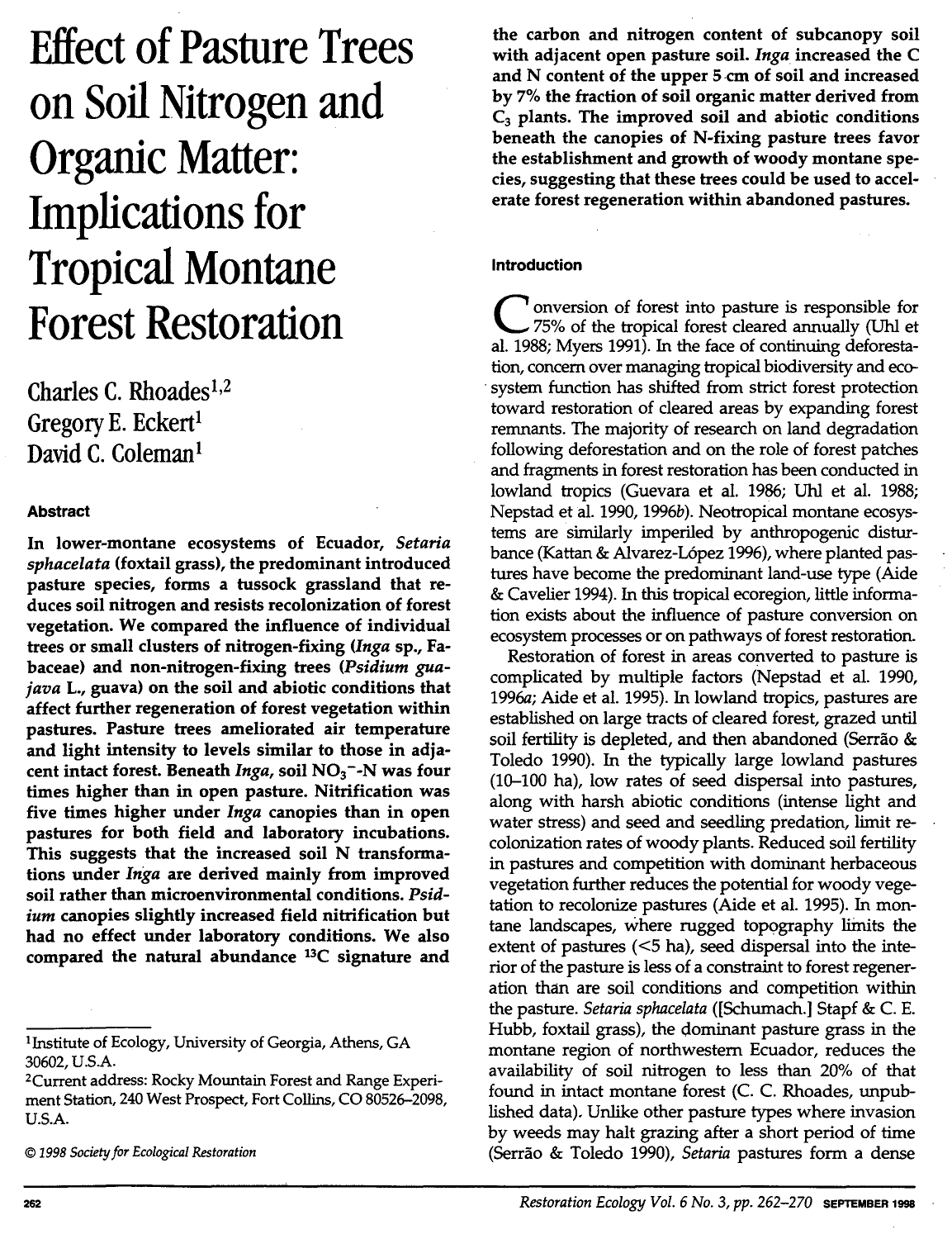root mat that may deter establishment of other plant species.

In the Andes, incorporating scattered trees within pastures has been promoted as an agroforestry option to improve soil fertility and to provide shade for livestock and multiple products for rural households (Galloway 1986; Lojan-Idrobo 1992; Aftazco-Romero 1996). From the standpoint of forest regeneration, trees dispersed within pastures provide improved microsites that may help forest seedlings overcome soil fertility and abiotic barriers to regeneration, as well as reduce competition from pasture grass. Shade beneath trees growing within tropical pastures has been shown to decrease grass growth by over 50% (Somarriba 1988). Attenuated light and lower heat load beneath tree canopies approximate microclimatic conditions of the forest interior that favor regeneration of forest species.

In *Setaria* pastures in the Ecuadorian Andes, seeds from trees with large, fleshy fruits are dispersed by livestock and become established. Our objective was to compare the impacts of nitrogen-fixing *(Inga* sp., Fabaceae) and non-nitrogen-fixing trees *(Psidium guajava,* guava) on available soil nitrogen and soil organic matter within monospecific *Setaria* pastures. The potential for improved soil and microenvironmental conditions beneath tree canopies has important implications for accelerating regeneration of montane forest.

# **Methods**

### **Study Site**

This research was carried out at the Maquipucuna Forest Reserve, located in the province of Pichincha on the west slope of the Ecuadorian Andes (0°5'N; 78"37'E). The study site is located in the ecotone between lower montane forest and cloud forest at an elevation of 1400 m. Long-term annual precipitation at a nearby meteorological station  $($  < 10 km from site) averaged 3198 mm (Instituto Ecuatoriano de Recursos Hidraulicos 1987). A dry period occurs during August and September, when rainfall is less than 100 mm per month. Daily minimum and maximum temperatures average 17° to 26°C, with little seasonal variation.

The soil is formed on a volcanic ash layer deposited 2500 years ago (Isaacson 1987; Papale & Rossi 1993). Soil reaction is strongly acid ( $pH$  in water  $=$  5.3). Soil phosphorus averaged 8 and 15  $\mu$ g  $P/g$  for anion exchange resin and bicarbonate extractable forms.

#### **Site Selection**

We selected 10 *Inga* sp. and 5 *Psidium guajava* growing within a 3 ha *Setaria sphacelata* pasture (Table 1). The pasture was hand-planted in 1980 and had not been fer-

| Tree Species | n  | Canopy<br>Height<br>(m) | Main Bole<br>Diameter<br>(cm) | <b>Stems</b><br>Per<br>Clump | Canopy<br>Radius<br>(m) | Canopy<br>Area<br>(m <sup>2</sup> ) |
|--------------|----|-------------------------|-------------------------------|------------------------------|-------------------------|-------------------------------------|
| Inga         | 10 | 6.54                    | 11.24                         | 2.64                         | 3.36                    | 36.82                               |
| Psidium      | 5  | (0.39)<br>4.25          | (1.16)<br>6.07                | (0.51)<br>9.80               | (0.28)<br>2.99          | (5.62)<br>29.31                     |
|              |    | (0.32)                  | (.078)                        | (3.09)                       | (0.32)                  | (6.37)                              |

•Main bole diameter was measured 1.3 m above the ground. Stem count for stems over 2 cm in diameter.

tilized or weeded since that time. The density of scattered trees and groupings is approximately 30 trees/ha. *Inga* represented approximately 75% of pasture trees. All sample trees were located within a 2 ha pasture on similar soil and on a fairly uniform slope. Sample trees ~onsisted of both solitary trees and multiple-stem clumps. Discrete, multiple-stem clumps were treated as singlecanopy units. We measured the diameter of the largest stem of each tree and clump at 1.3 m. The radius of each canopy was averaged from four radial measurements.

#### **Field and Laboratory Methodology**

Net nitrogen mineralization and nitrification were characterized with 14 day *in situ* incubations carried out in open pasture and beneath pasture tree canopies (Binkley & Hart 1989). Incubations were carried out in May 1995 under wet-season conditions. Soil incubation chambers consisted of PVC tubes 10 cm in diameter driven into the top 10 cm of mineral soil. Chambers were located randomly in open pasture, more than 10 m from the nearest tree canopy and were situated beneath pasture tree canopies, 1 m from the tree trunk. Chambers were covered with loose-fitting caps that allowed air circulation but prevented leaching losses. Caps were covered with aluminum foil to reduce heating within incubation chambers. Plant roots were severed when tubes were installed, so nitrogen loss to plant uptake is assumed to be negligible. Within each incubation tube, changes in inorganic N levels during the 14 day period represent net nitrogen mineralized from organic sources. Assuming no losses to leaching, plant uptake, or gaseous N losses, net mineralization and nitrification were calculated from the change in  $NH_4 + N + NO_3 - N$  and  $NO_3 - N$ , during the incubation period, respectively (Hart et al. 1994).

Initial and final soil  $NO<sub>3</sub>$ <sup>-</sup>-N and  $NH<sub>4</sub>$ <sup>+</sup>-N content for each incubation period was extracted from fresh soil within 12 hours of sampling by means of 2 M KCl (10 g moist soil in 50 mL of extractant). Filtered extracts were frozen and stored until transport and colorimetric analysis at the University of Georgia on an Alpkem RFA-300 autoanalyzer. Subsamples of soil were dried at 105°C to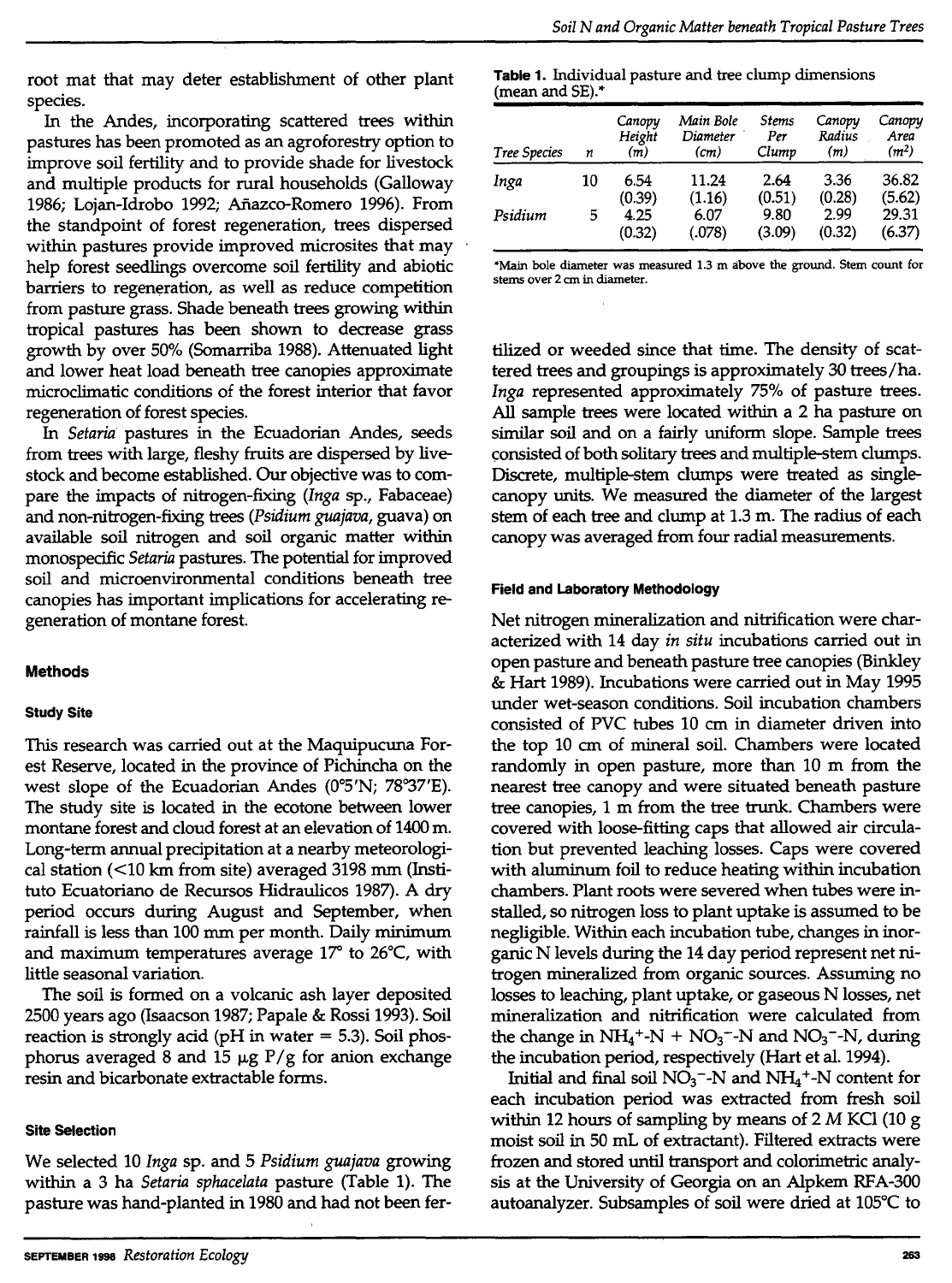determine gravimetric moisture content; all results are expressed on a dry-weight basis. Both initial and final inorganic N concentrations were corrected for soil moisture content at the time of sampling.

To differentiate changes in soil N transformations resulting from modified soil conditions below tree canopies (e.g., effects on the content or quality of soil organic matter) from those relating to the ameliorated microenvironment (e.g., differences in moisture and temperature), we compared soil N transformations during *in situ* incubations, with results measured under controlled conditions in laboratory incubations. Field incubations integrate both substrate and tree effects on microenvironment, while laboratory incubations eliminate microenvironmental differences (Binkley & Hart 1989). Laboratory incubation was carried out at 21°C for 14 days. Soil moisture was initially adjusted to near field capacity and maintained by periodic watering throughout the incubation period.

A 60 day bioassay using *Sorghum bicolor* (grain sorghum) grown in sieved (2 cm mesh), field-moist soil sampled from open pasture and tree canopy sites was performed to verify that soil N indices correlate to plant N uptake. *Setaria* leaf samples from open pasture and the subcanopy zone of five *Inga* and *Psidium* were analyzed for tissue N concentration.

Bulk density was measured by calculating the ovendry mass of intact soil cores (0-5 and 5-15 cm depths;  $n =$ 10). Soil pH in water and 0.01  $M$  CaCl<sub>2</sub> were measured in a 1:2 ratio of air-dried soil to water suspension after shaking for 30 minutes.

Tree canopy influence on soil  $CO<sub>2</sub>$  evolution was analyzed during the 1995 wet season with static chambers and 0.5 M NaOH base traps (Coleman & Sasson 1978; Zibilske 1994). The static chamber method integrates respiration from plants roots and soil microorganisms. Prior to their installation, all vegetation was clipped from the area encompassed by the chamber. Each PVC chamber (15 cm diameter) was covered with aluminum foil and inserted 2 cm into the soil to prevent gas leaks. Chambers were installed beneath each sample *Inga (n* = 10) and *Psidium* ( $n = 5$ ) and in randomly selected openpasture sites, more than 10 m from the nearest tree.

Litterfall was collected monthly from  $0.25$  m<sup>2</sup> traps placed below three *Inga* and three *Psidium* canopies (May to December 1996). Leaf litter was sorted from other fine litter (twigs, bark, seed pods) and dried for 48 hours at 55°C to determine monthly litter inputs. Samples of *Inga* and *Psidium* leaf litter were composited from the litter traps for further analysis. Senesced *Setaria* litter was composited from open pasture areas more than 10 m from the nearest tree. Prior to analysis, soil and litter and bioassay samples were oven-dried at 60°C and ground with a ball mill.

Total soil and plant tissue C and N content and natural abundance <sup>1</sup>3C for the 0-5 and 5-15 cm soil depths were determined by means of a Carlo Erba model 1500 CN analyzer interfaced with a Finnigan MAT Delta-S mass spectrometer. Carbon isotope results are expressed in  $\delta^{13}$ C notation relative to the international Pee Dee Belemnite CaCO<sub>3</sub> standard (Boutton 1991). The relative proportion of soil C originating from  $C_3$  plants was calculated using the  $\delta^{13}$ C of the soil in open-pasture and tree-canopy sites, along with tree and pasture litter samples (Martin et al. 1990; Wolf et al. 1994). The proportion of soil carbon derived from the pasture trees was calculated as the difference in the residual forestderived C  $(C_3)$  in open pasture and the total  $C_3$ -derived C beneath the tree crowns. The fraction of soil C derived from original forest and pasture trees  $(CC<sub>3</sub>)$  and from *Setaria* pasture  $(CC<sub>4</sub>)$  was calculated as follows (Nyberg & Hogberg 1995):

$$
C_{t} = CC_{3} + CC_{4};
$$
  
\n
$$
CC_{3} = (\delta^{13}C_{t} - \delta^{13}CC_{4})/(\delta^{13}CC_{3} - \delta^{13}CC_{4});
$$
 and  
\n
$$
CC_{4} = (\delta^{13}C_{t} - \delta^{13}CC_{3})/(\delta^{13}CC_{4} - \delta^{13}CC_{3})
$$

where  $\delta^{13}C_t$  is the  $\delta$ -value of soil sampled in either open pasture or beneath tree canopies,  $\delta^{13}CC_4$  is the  $\delta$ -value of  $C_4$  pasture litter inputs, and  $\delta^{13}CC_3$  is the  $\delta$ -value of  $C_3$  tree litter inputs.

From May to December 1996, daily precipitation and throughfall were measured in open pasture, below the canopies of two *Inga,* and in nearby dosed-canopy forest. Air and soil temperature was recorded monthly below *Inga* and *Psidium* crowns and in adjacent open pasture. Air temperature was recorded with mercury thermometers at 100, 50, and 0 cm above the soil surface; soil temperature was measured at 5 cm depth with stainless steel soil thermometers. Monthly temperature and light readings (selenium oxide sensor) were made during the same 2 hour period (1000 to 1200 hours). Light extinction by tree crowns was calculated by comparing the photon flux beneath tree canopies and in adjacent open pasture (1 m above ground).

# **Results**

# Site Conditions

*Inga* were taller and had larger stem and canopy diameters than *Psidium* (Table 1). On average, *Inga* had single stems or forked trunks, while *Psidium* grew in multistem clumps (up to 20 stems). The average diameter of the main *Inga* stem was 11.2 cm, 1.8 times larger than that measured in each *Psidium* clump. The canopy radius and area of the *Inga* sample trees (3.4 m and 36.8 m2) were 12% and 25% greater than those of the *Psidium* trees.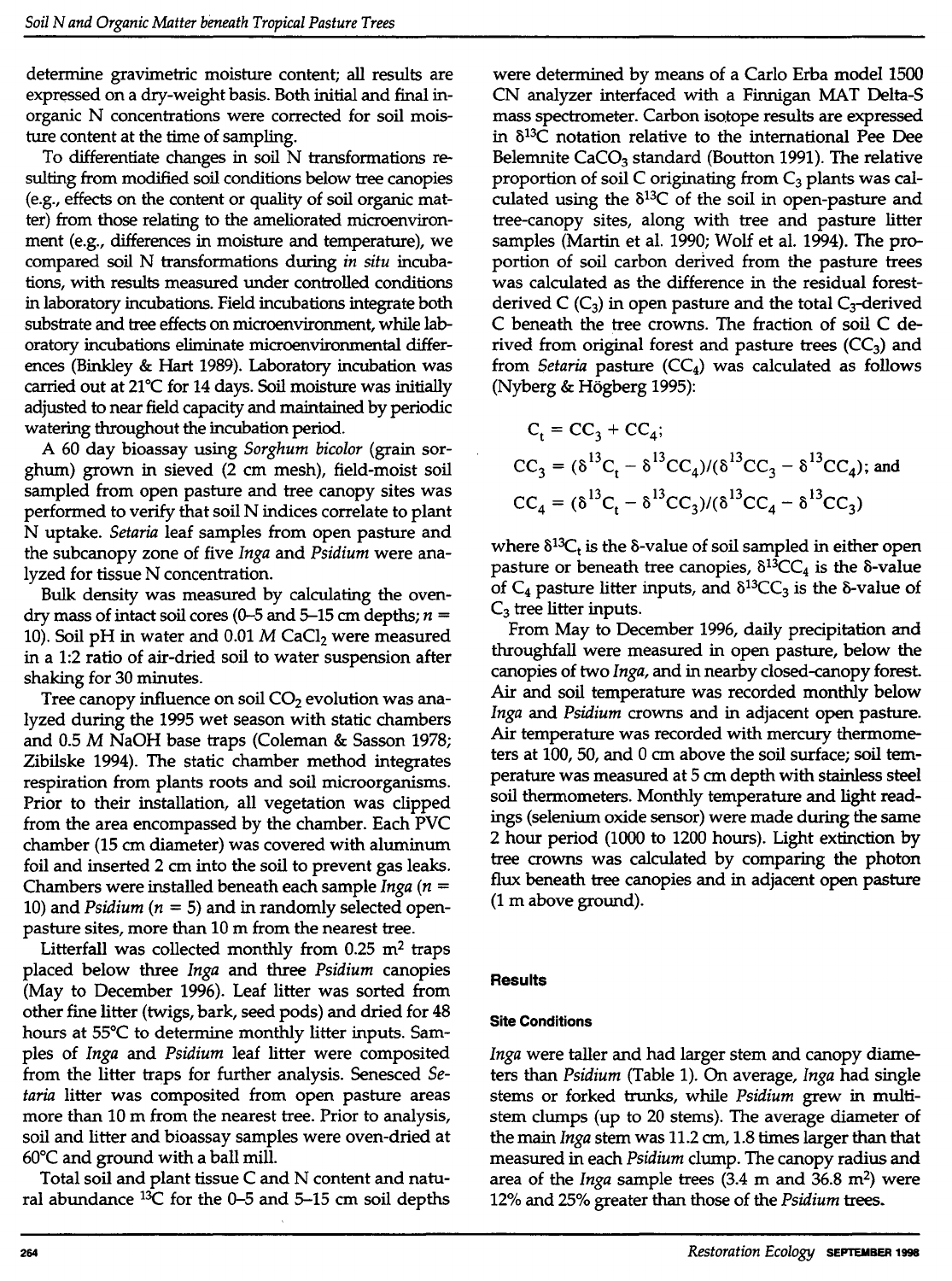Air temperature in the shade of pasture trees was dramatically lower than that in open pasture on all dates during the 7 month sample period. The average daytime air temperature beneath *Inga* and *Psidium* canopies (100 and 50 cm above the ground) was 6°C lower than in open pasture (Fig. 1). Air temperature beneath pasture trees was 2.7°C higher than in nearby mature forest. Temperature at the soil surface did not vary between canopy or open sites. Average surface temperature was 17.1°C and ranged from 15.6 to 20.l for all sites. Soil temperature beneath *Psidium* canopies was significantly higher *(p* < 0.0015) than either *Inga* or open-pasture sites. Monthly precipitation in open-pasture sites was 295 mm (range: 41-722 mm). Throughfall under both *Inga* canopies and closed-canopy forest averaged 66% of total precipitation inputs. Light passing through *Inga* and *Psidium* canopies was 9% and 18% of the light intensity in open pasture. Closed-canopy forest extinguished all but 4% of the incident radiation.

Soil pH in both water and  $CaCl<sub>2</sub>$  was similar beneath tree crowns and in open pasture. At the 0-5 cm depth, soil pH<sub>water</sub> was 4.9 and 5.3 under *Inga* and *Psidium* crowns and 5.1 in open pasture  $(p = 0.1115)$ . Below *Inga*,  $pH<sub>water</sub>$  increased to 5.0 at 5–15 cm, while it decreased to 4.8 and 5.0 below *Psidium* and in open pasture, respectively. In 0.01  $M$  CaCl<sub>2</sub>, pH was 0.3-0.5 units lower than the pH<sub>water</sub> at both the 0-5 and 5-15 cm depths.



Figure 1. Air and soil temperature beneath tree canopies and in open pasture. Data are averages of monthly readings from May 1996 to January 1997  $(\pm 1 \text{ SE})$ .



Figure 2. Net nitrogen transformation rates during 14 *dayin situ*  and laboratory incubations. Data show means and  $\pm$  1 SE. Bars with the same or no letter did not differ statistically according to a Tukey's means separation test (critical value  $= 0.05$ ).

#### **Soil Nitrogen**

Soil nitrogen availability was higher beneath the canopies of pasture trees than in open pasture. Extractable  $NH<sub>4</sub>$ <sup>+</sup>-N was 1.7 times higher in the subcanopy soil of both tree species than in adjacent *Setaria* pasture (Table 2). Under *Inga* canopies, extractable NO<sub>3</sub><sup>-</sup>-N was 3.6 times higher than in open pasture (6.3 versus  $1.7 \mu$ g N/g). *In situ* net nitrification beneath *Inga* crowns exceeded open-pasture rates more than six-fold (Fig. 2). Beneath non-nitrogen-fixing *Psidium*, neither nitrification rates nor the extractable  $NO<sub>3</sub>$ <sup>-</sup>-N pool were significantly greater than in open pasture. During both field and laboratory incubations, the net mineralization and nitrification rates were nearly identical, suggesting that most mineralized N was immediately nitrified. Neither soil respiration, soil moisture, nor soil temperature differed between tree canopy and open pasture soils under wetseason conditions (Table 2).

In laboratory incubations under uniform temperature and moisture conditions, the positive tree-canopy effect remained in the *Inga* soil but disappeared in the *Psidium*  canopy soil. Net mineralization and nitrification rates below *Inga* were 14 µg N/g/14 days, five times greater than in open pasture. The *Psidium* effect on in situ nitrification was absent during the laboratory incubation. This suggests that the effect of *Inga* on N availability is due to both improved substrate quality and ameliorated subcanopy microclimate, while any *Psidium* effect relates to improved subcanopy microsite.

Plant-tissue N concentration under both field and greenhouse conditions correlated well to net nitrification rates (Fig. 3). *In situ* and laboratory nitrification rates explained 90% to 97% of the variation in the tissue N concentration of *Sorghum* grown under greenhouse conditions and *Setaria* grown under tree canopies and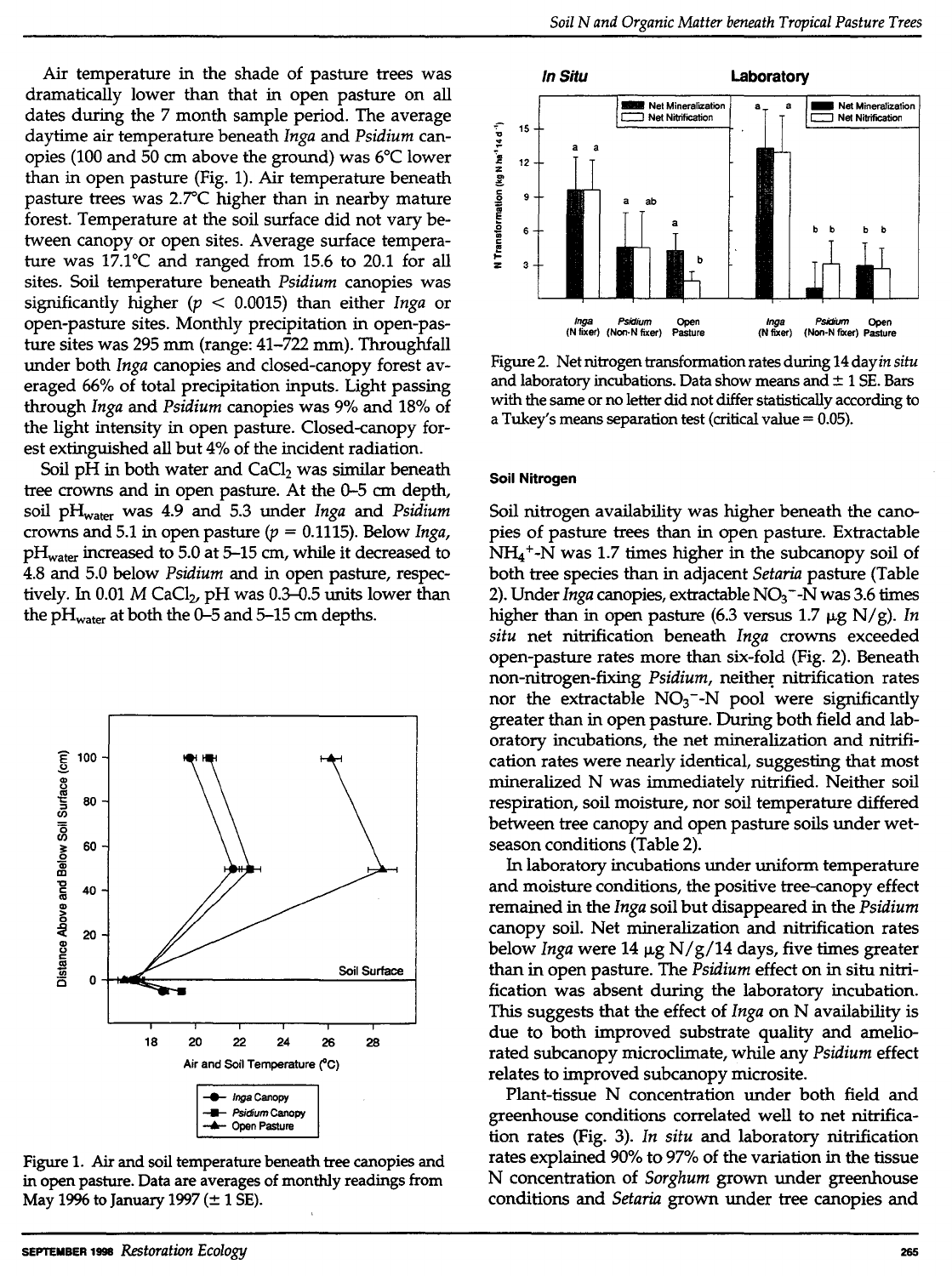| Sample Location                  |                            | Extractable Soil N | Soil<br>Respiration          | Soil            | Soil<br>Temperature<br>(°C) |  |
|----------------------------------|----------------------------|--------------------|------------------------------|-----------------|-----------------------------|--|
|                                  | $NH_4$ +-N                 | $NO3$ - $N$        | $(g$ CO2-C<br>$m^{-2}/day$ ) | Moisture<br>(%) |                             |  |
|                                  |                            | (μg N/g)           |                              |                 |                             |  |
| <i>Inga</i> Canopy<br>$(n = 10)$ | 4.78a<br>(0.7)             | 6.30a<br>(1.2)     | 2.96<br>(0.3)                | 76.15<br>(6.1)  | 18.71<br>(0.2)              |  |
| Psidium Canopy<br>$(n = 5)$      | 4.93a<br>(0.7)             | 1.63 b<br>(0.7)    | 2.79<br>(0.2)                | 64.32<br>(5.5)  | 19.32<br>(0.3)              |  |
| Setaria Pasture<br>$(n = 15)$    | 2.85 <sub>b</sub><br>(0.4) | 1.74 b<br>(0.8)    | 2.57<br>(0.2)                | 76.26<br>(7.6)  | 17.62<br>(0.3)              |  |
| $p =$                            | 0.0287                     | 0.0033             | 0.4966                       | 0.8018          | 0.1004                      |  |

Table 2. Extractable soil nitrogen, soil respiration, soil moisture, and temperature (5 cm depth) beneath *Inga* and *Psidium* canopies and in open pasture (mean and SE)."

 $*$ p values for one-way analysis of variance comparing tree canopy and open sites.

in open pasture. *Sorghum* grown for 60 days in soil sampled below *Inga* canopies absorbed twice as much N per unit biomass than when grown in open-pasture soil and 70% more than when grown in *Psidium* soil.

#### Soil Organic Matter

Total soil N and C differed significantly in the 0-5 cm depth between *Inga* canopy and open-pasture sites (Fig. 4). Total C increased from 7.9% in the open pasture to 11.4% beneath *Inga* canopies *(p* = 0.0358). *Psidium* did not increase soil C significantly above levels in open pasture. Soil C averaged 4.5% at the 5-15 cm depth and did not differ significantly among species or locations. The ratio of soil C:N averaged 12.4 and 11.9 in the 0-5 and 5-15 cm depths, respectively.

The  $\delta^{13}$ C value of the upper 15 cm of soil in undisturbed lower montane forest was  $-28.0\%$ . Forest soil is enriched by l.5%o (less negative) compared to forest litter inputs (-29.5%). In open *Setaria* pasture, aboveground



Figure 3. Correlation between net nitrogen mineralization and *Setaria* (a) and *Sorghum* leaf nitrogen concentration (b). Error bars are  $\pm$  1 SE of means.

litter inputs have a  $\delta^{13}$ C value of  $-11.46$ , and soil C has a  $8^{13}$ C value of  $-22.2$  and  $-24.0%$  in the 0-5 and 5-15 cm soil depths, respectively (Table 3). Fifteen years after the establishment of the *Setaria* pasture, residual C<sub>3</sub>-C con-



Figure 4. Total soil carbon and nitrogen beneath pasture tree and open pasture sites. Data show means and 1 SE of the mean. Bars with the same or no letter did not differ statistically according to a Tukey's means separation test (critical  $value = 0.05$ ).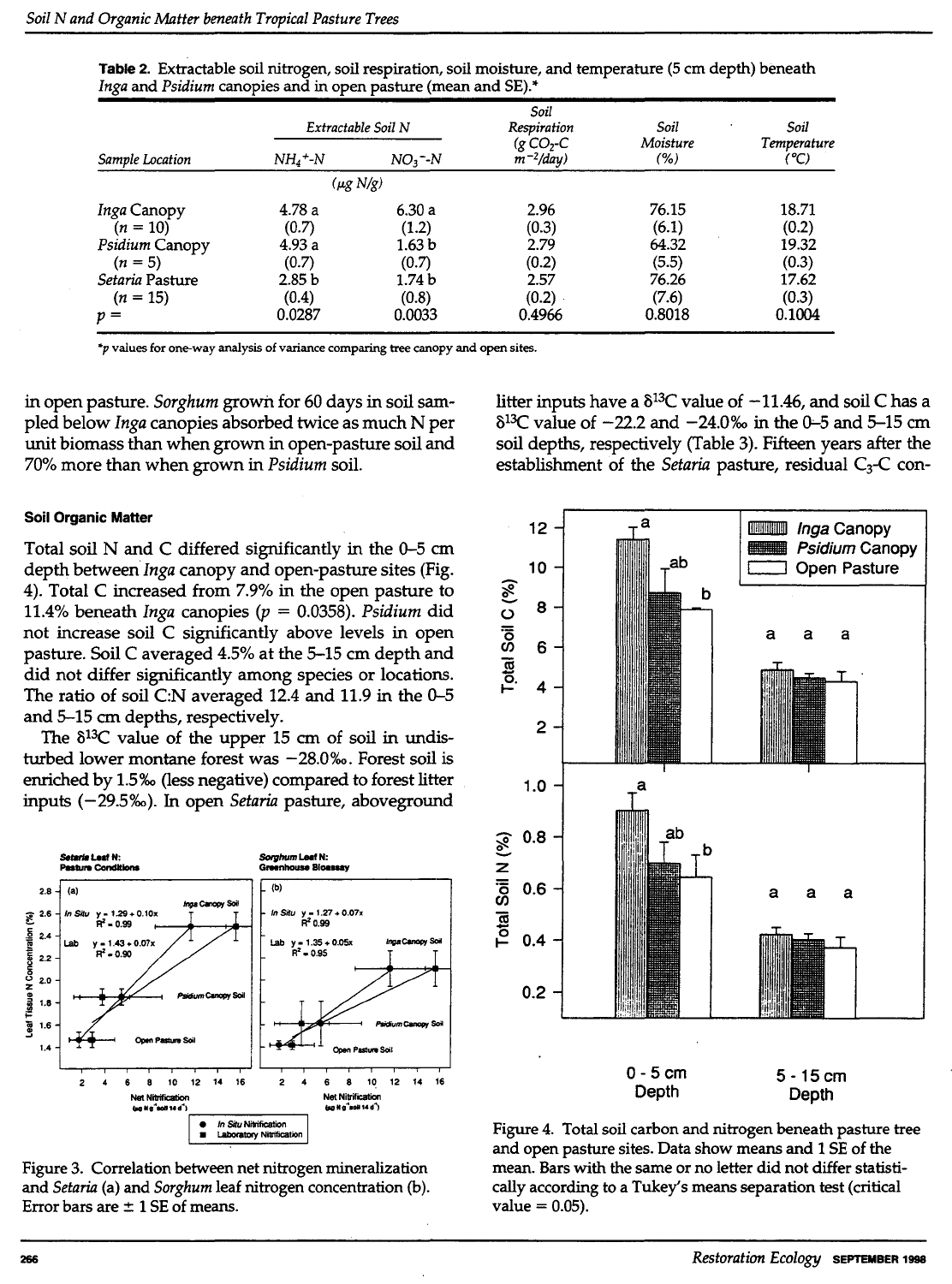

Figure 5. Net *in situ* and laboratory mineralization rates versus canopy radius.

tributes 68% and 81.5% of the total soil C in the upper 0-5 and 5-15 cm depths, respectively. Carbon inputs from pasture *Inga* increased the net proportion of C<sub>3</sub>-C by an additional 7% in the upper 5 cm and by 1.3% in the 5-15 cm depth. This is equivalent to 16.5 Mg/ha of C added beneath *Inga* crowns over about a decade of growth. *Psidium* added an additional 2% C<sub>3</sub>-C to the residual forest  $C_3$ -C measured in open pasture, equivalent to 4 Mg C/ha during that same period.

Average monthly leaf litter and C and N inputs were higher beneath *Inga* than under *Psidium (p* < 0.0030). Monthly N inputs in leaf litter averaged  $1.8 \text{ g/m}^2$  beneath *Inga* and 0.8 g/m2 beneath *Psidium.* Respectively, *Inga* and *Psidium recycled 21.5 and 9.5 g/m<sup>2</sup> of N and 5.6 and 4.5* t/ha of C in leaf litter annually. Leaf litter comprised 60- 75% of the total litterfall beneath the pasture trees.

#### **Discussion**

#### Pasture Tree Effects

Within *Setaria* pasture, net soil nitrification rates varied from 0.1  $\mu$ g N/g/day in open pasture to 0.4 and 0.8  $\mu$ g

*N/g/day beneath non-nitrogen-fixing <i>Psidium* and nitrogen-fixing *Inga,* respectively. While *Setaria* pasture decreases soil N availability to 20% of that in intact forest soils, *Inga* return soils to pre-clearing levels. Net nitrification rates beneath *Inga* were comparable to rates measured in adjacent secondary forest  $(0.8 \mu g N/g/day)$ ; C. C. Rhoades, unpublished data). In a 4-year-old plantation on abandoned pastures in Costa Rica, net nitrification beneath nitrogen-fixing trees was significantly higher than beneath non-nitrogen-fixing trees and slightly higher than in open pasture (Montagnini & Sancho 1994). As in our montane site, soil N availability beneath trees established in lowland pastures was similar to levels in second-growth forest.

There are clear species-related differences in the pasture tree effect. Nitrification rates and  $NO<sub>3</sub>$ <sup>-</sup>-N levels were two and four times higher beneath nitrogen-fixing *Inga* than beneath non-nitrogen-fixing *Psidium.* Scattered nitrogen-fixing trees have been shown to have a positive influence on the availability of soil N in upper montane pastures in Colombia (Carlson & Dawson 1985), in semiarid savannas (Belsky et al. 1989) and in wooded park lands (Rhoades 1995). Non-N<sub>2</sub>-fixing trees also increase soil N availability in montane grasslands of New Zealand (Davis 1995) and semiarid environments (Bemhard-Reversat 1982; Belsky et al. 1989; Farrell 1990). The increase in soil NH<sub>4</sub><sup>+</sup>-N beneath *Psidium* probably relates to the slight increase in total soil C and N reserves (Fig. 5) resulting from leaf litter and fruit drop. Besides differences between *Inga* and *Psidium* regarding N inputs via  $N_2$ -fixation, they may also differ in terms of quality of organic matter and rates of accumulation, N inputs in wet and dryfall, nutrient scavenging by tree roots below or beyond the tree canopy, and amelioration of the subcanopy microenvironment (Breman & Kessler 1995; Rhoades 1997).

In semiarid environments, increased soil N transformations beneath scattered trees are related to improved soil moisture and reduced air and soil temperature flue-

**Table 3.** The  $\delta^{13}$ C of soil and litter inputs and the proportion of total soil carbon stock derived from  $C_3$  and C4 plants in open *Setaria* pasture, beneath *Inga* and *Psidium* canopies and in mature forest.

| Sample Location    | Depth    | Soil<br>$\delta^{13}C$ | Litter<br>$\delta^{13}C$ | Proportion of<br>Soil C from |                  | Contribution to<br>Soil C Stock from |          |       |
|--------------------|----------|------------------------|--------------------------|------------------------------|------------------|--------------------------------------|----------|-------|
|                    |          |                        |                          | $Cx-C$                       | $C_4$ -C         | $C3-C$                               | $C_4$ -C | Total |
|                    | cm       |                        |                          |                              | -----%---------- | $-Mg$ C/ha---                        |          |       |
| Setaria pasture    | $0 - 5$  | $-22.2$                | $-11.5$                  | 68.0                         | 32.0             | 18.7                                 | 8.8      | 27.6  |
|                    | $5 - 15$ | $-24.0$                |                          | 81.5                         | 18.5             | 33.7                                 | 7.7      | 41.4  |
| <i>Inga</i> canopy | $0 - 5$  | $-23.3$                | $-30.0$                  | 75.0                         | 25.0             | 30.0                                 | 10.0     | 40.0  |
|                    | $5 - 15$ | $-24.2$                |                          | 82.8                         | 17.2             | 39.1                                 | 8.1      | 47.3  |
| Psidium canopy     | $0 - 5$  | $-22.8$                | $-30.3$                  | 71.8                         | 28.2             | 21.9                                 | 8.6      | 30.5  |
|                    | $5 - 15$ | $-23.8$                |                          | 80.2                         | 19.8             | 34.6                                 | 8.6      | 43.1  |
| Mature forest      | $0 - 5$  | $-27.6$                | $-29.2$                  | 100.0                        | 0.0              | 24.1                                 | 0.0      | 24.1  |
|                    | $5 - 15$ | $-27.1$                |                          | 100.0                        | 0.0              | 54.7                                 | 0.0      | 54.7  |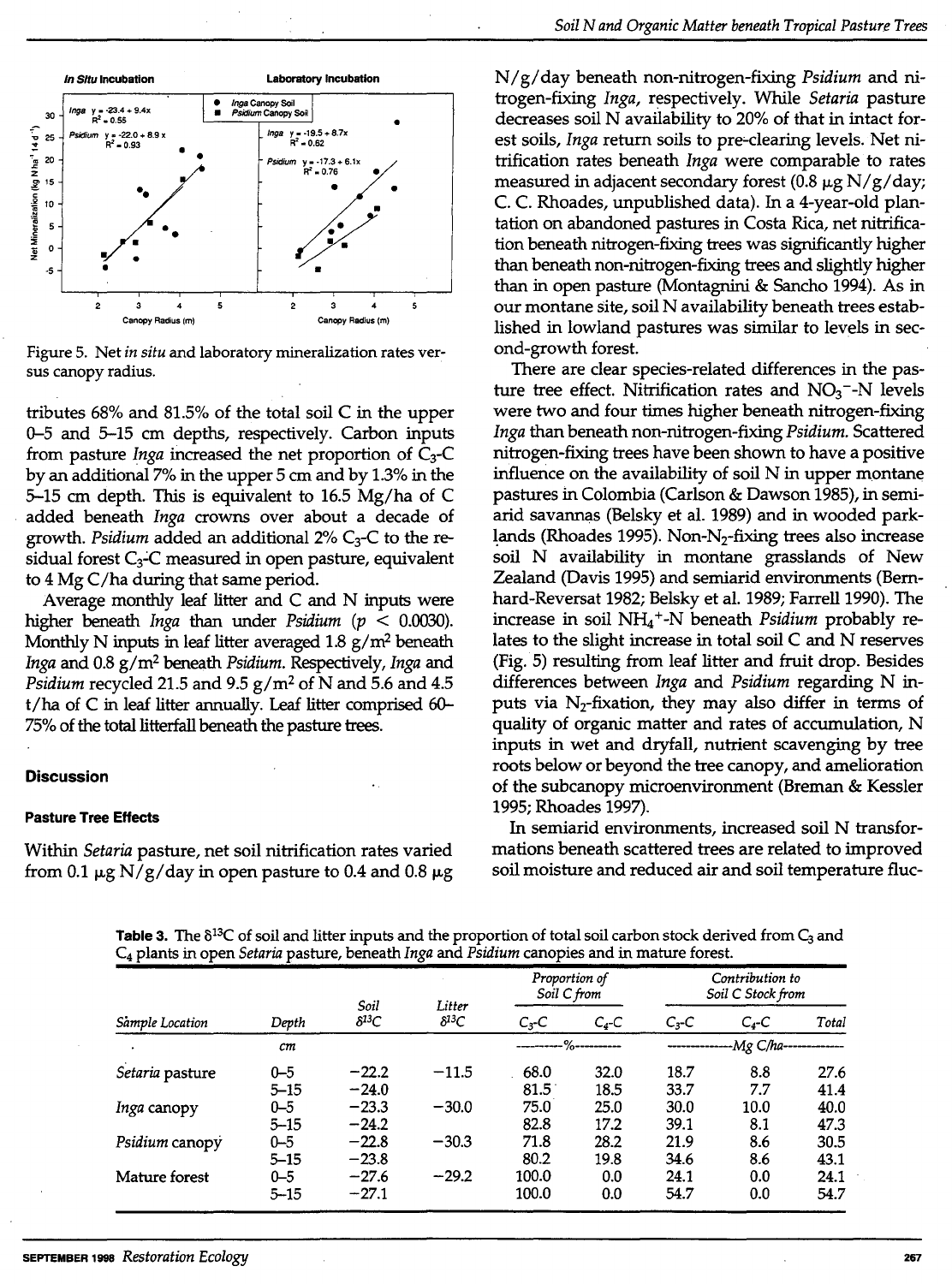tuations in subcanopy environments (Dancette & Poulain 1969; Bemhard-Reversat 1982; Farrell 1990; Belsky 1994; Rhoades 1995). In the humid montane environment in Ecuador, pasture trees had no influence on soil moisture content (Table 2) or soil surface temperature (Fig. 1). In spite of the striking difference in subcanopy air temperature (Fig. 1), similarity between field and laboratory N transformation rates (Fig. 2) suggests that the ameliorated subcanopy microenvironment does not explain the pasture tree effect on soil N availability.

Nitrogen inputs in leaf litter beneath the nitrogen-fixing *Inga* were more than twice those under *Psidium* canopies or in adjacent forest. Both leaf N concentration and leaf litter biomass inputs were greater beneath *Inga.*  High concentrations of secondary chemical compounds, such as lignin and polyphenolics, slow the breakdown of *Inga* litter (Palm & Sanchez 1989; Constantinides & Fownes 1994) and may explain the greater sequestration of soil organic matter (Yamoah et al. 1986; Kachaka et al. 1993).

Larger litter inputs beneath *Inga* integrate both differences in litter characteristics as well as larger canopy volume of the trees (Table 1). The greater height and radial extent of *Inga* canopies form a canopy that is more than twice the volume of the average *Psidium* clump or tree. In active pasture, fecal deposition beneath tree canopies by either roosting birds or livestock (Belsky et al. 1989; Davis 1995) seeking cover or canopy shade concentrates nutrients in the subcanopy environment. These inputs probably increase with size of the tree canopy.

Net nitrogen mineralization is closely related to the size of pasture tree canopies (Fig. 5). Canopy radius explains 55% and 93% of the variation in the *in situ* mineralization rates for both *Inga* and *Psidium.* The relationship between soil N availability and tree size remained constant when field and laboratory N fluxes for *Inga* were compared (slope: 9.4 and 8.7; r 2: 0.55 and 0.62 for *Inga*  and *Psidium,* respectively). Slope and correlation declined slightly in laboratory incubations with soil from beneath *Psidium,* suggesting that microenvironmental factors partially contribute to the tree effect for this nonnitrogen-fixer. Bernhard-Reversat (1982) found that soil N increased linearly with tree girth for leguminous *Acacia senegal* and non-nitrogen-fixing *Balanites aegyptiaca*  growing in semiarid west Africa. Using stem diameter as a surrogate for tree age, Bemhard-Reversat (1982) suggested that soil organic matter (SOM) and total N increase cumulatively throughout the life of the tree.

Soil organic matter was not as closely related to tree size as were soil N transformations. Variation in canopy radius and stem diameter explained only 22% and 46% of the differences in total soil C. For nitrogen-fixing *Inga,* SOM content did not correlate to either field or laboratory soil N transformations. Net mineralization and nitrification rates beneath *Psidium,* however, had a

close positive relation to SOM ( $r^2$  = 0.654 and 0.734, respectively).

*Inga* and *Psidium* lowered soil <sup>1</sup>3C abundance of the upper 5 cm by 1.1 and 0.6  $\delta$  units, respectively, relative to open pasture. Nyberg and Hogberg (1995) measured 0.5-1.0 8 unit decreases in soil beneath a variety of tree species growing in 4- to 5-year-old plantations in Kenya. One species, *Prosopis juliflora,* increased 13C abundance by about 1  $\delta$  unit due to greater production of a  $C_4$  grass beneath the tree canopy. In Tanzania, 8-year-old *Prosopis* trees contributed 11% of total soil C (Jonsson et al. 1996). Under the canopy of our Ecuadorian *Inga* trees, the combination of  $C_3$  tree-litter inputs along with the shade-induced decline in  $C_4$  grass explains the 7% difference in the proportion of soil C contributed by  $C_3$ plants. Soils under *Inga* trees contained 20 Mg C/ha more total· soil C in the upper 15 cm than did openpasture soils. The added C3-C under the *Psidium* increased the C stock in the surface 15 cm to near original forest levels, while the C stock beneath *Inga* surpassed original forest levels by nearly 10 Mg C/ha.

## **Restoration Implications**

Increased structural diversity in pastures containing scattered trees extends foraging, cover, and nesting habitat beyond the forest edge and into the pasture interior. Pasture trees both extend avenues of seed dispersal and enhance tree regeneration habitats within pastures. Research at our site has indicated that bird activity and seed inputs are greatest near forest edges and in pastures containing scattered trees (Sarmiento 1996). In Amazonian pastures, da Silva et al. (1996) found that bird activity was 20 times higher in pastures containing small trees and shrubs than in treeless pasture.

Beneath tree crowns, canopy shade favors the establishment of regenerating seedlings both by ameliorating abiotic conditions and by slowing the growth and competitive ability of pasture grass. In ongoing research at our site, G. Eckert (unpublished data) has measured over 90% survival of trees transplanted beneath pasture tree canopies, compared to near 100% mortality of exposed pasture plantings. Forest seedlings were unable to tolerate the high temperature and light of the open pasture, but they adapted well to conditions beneath tree crowns. Seedling transplant success was independent of pasture tree species, indicating the importance of physical shade from tree canopies in moderating abiotic extremes of open pasture. As forest seedlings develop, increased soil fertility beneath *Inga* canopies will provide better nitrogen nutrition, similar to conditions found in intact forest.

Efforts to restore tropical montane forest should exploit the advantages of locally common land-use practice. There are a variety of native, nitrogen-fixing species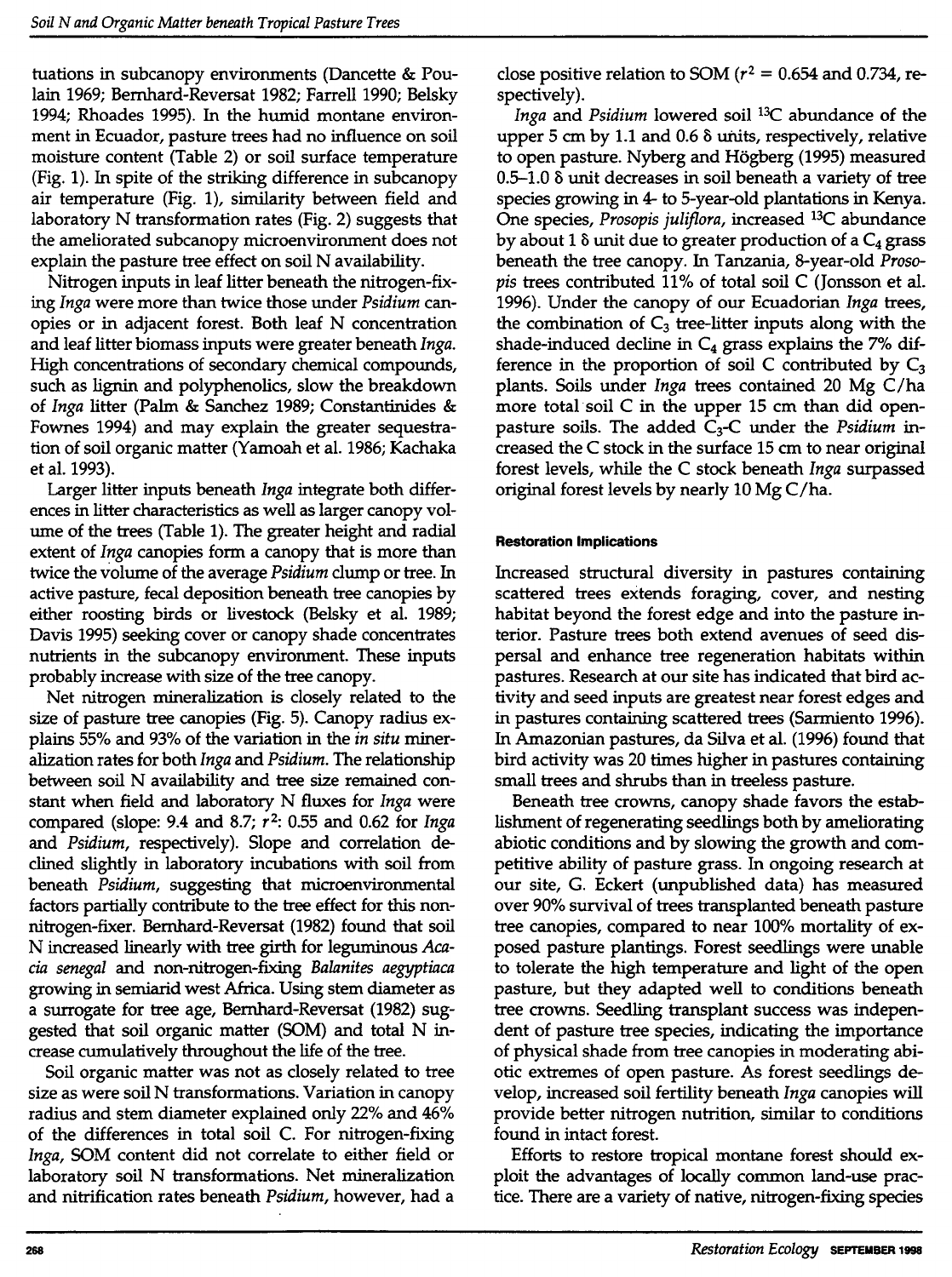*(Alnus jorullensis* H.B.K. [alder], *Erythrina megistophylla*  Diels, and other *Erythrina* and *Inga* spp.) common to secondary forest and open pasture in the lower montane region of western Ecuador. The scattered-tree system may be intensified to varying degrees. Pasture trees may be hand-planted directly into pastures, as is currently promoted by Ecuadorian agroforestry projects (Galloway 1986; Aftazco-Romero 1996), or seed dispersal. may be encouraged by feeding tree fruits to livestock. Beneath established pasture trees, tree seeds or seedlings may be transplanted to accelerate the arrival of forest species within pasture. In the fragmented montane landscapes of Ecuador, trees scattered within active pastures may offer a simple and effective avenue to forest restoration. Further research of pasture trees may reveal combinations that both maximize soil improvement and seed dispersal into pastures.

# **Acknowledgments**

We thank G. Eckert, A. Barrera, 0. Basamonte, and A. Mariscal for exceptional help and support in the field and laboratory. Comments from X. Zou, L. West, and an anonymous reviewer greatly improved this manuscript. We thank D. Logan and T. Maddox at the Institute of Ecology of the University of Georgia for analysis of soil extracts. We also thank the Fundacion Maquipucuna for administrative and logistic support. Funding for this study was provided by a grant from the MacArthur Foundation.

# **LITERATURE CITED**

- Aide, T. M., and J. Cavelier. 1994. Barriers to tropical lowland forest restoration in the Sierra Nevada de Santa Marta, Colombia. Restoration Ecology 2:219-229.
- Aide, T. M., J. K. Zimmerman, L. Herrera, M. Rosario, and M. Serrano. 1995. Forest recovery in abandoned tropical pastures in Puerto Rico. Forest Ecology and Management 77:77-86.
- Aflazco-Romero, M. 1996. El Aliso *(Alnus acuminata).* Proyecto Desarrollo Foresta! Campesino en los Andes de Ecuador, Quito, Ecuador.
- Belsky, A. J. 1994. Influences of trees on savanna productivity: test of shade, nutrients, and tree-grass competition. Ecology 75: 922-932.
- Belsky, A. J., R G. Amundson, J. M. Duxbury, S. J. Riha, and S. J. Mwonga. 1989. The effects of trees on their physical, chemical, and biological environments in a semi-arid savanna in Kenya. Journal of Applied Ecology 26:1005-1024.
- Bernhard-Reversat, F. 1982. Biogeochemical cycle of nitrogen in a semi-arid savanna. Oikos 38:321-332.
- Binkley, D., and S. C. Hart. 1989. The components of nitrogen availability assessments in forest soils. Advances in Soil Science 10:57-112.
- Boutton, T. W. 1991. Stable carbon isotope ratios of natural materials. I. Sample preparation and mass spectrometric analysis. Pages 155-171 in D. C. Coleman and B. Fry, editors. Carbon isotope techniques. Academic Press, New York.
- Breman, H., and J. Kessler. 1995. Woody plants in aero-ecosystems of semi-arid regions. Springer-Verlag, Berlin.
- Carlson, P. J., and J. 0. Dawson. 1985. Soil nitrogen changes, early growth, and response to soil internal drainage of a plantation of *Alnus jorullensis* in the Colombian highlands. Turrialba 35:141-150. .
- Coleman, D. C., and A. Sasson. 1978. Decomposer subsystem. Pages 609-655 in A. J. Breymeyer and G. M. Van Dyne, editors. Grasslands, systems analysis and man. International biological programme 19. Cambridge University Press, Cambridge, United Kingdom.
- Constantinides, M., and J. H. Fownes. 1994. Nitrogen mineralization from leaves and litter of tropical plants: relationship to nitrogen, lignin and soluble polyphenol concentrations. Soil Biology and Biochemistry 26:49-55.
- Dancette, C., and J. F. Poulain. 1969. Influence of *Acacia albida* on pedoclimatic factors and crop yields. African Soils/Sols africains 14:143-184.
- da Silva, J.M. C., C. Uhl, and G. Murray. 1996. Plant succession, landscape management, and the ecology of frugivorous birds in abandoned Amazonian pastures. Conservation Biology 10:491-503.
- Davis, M. R. 1995. Influence of radiata pine seedlings on chemical properties of some New Zealand montane grassland soils. Plant and Soil 176:255-262.
- Farrell, J. 1990. The influence of trees in selected agroecosystems in Mexico. Pages 167-183 in S. R. Gliessman, editor. Agroecology: researching the ecological basis for sustainable agriculture. Springer-Verlag, New York.
- Galloway, G. 1986. Guia sobre la repoblacion forestal en la sierra ecuatoriana. Proyecto Direccion Nacional Forestal-U.S. Agency for International Development, Quito, Ecuador.
- Guevara, S., S. E. Purata, and E. Van der Maarel. 1986. The role of remnant forest trees in tropical secondary succession. Vegetation 66:77-84.
- Hart, S. C., J. M. Stark, E. A. Davidson, and M. K. Firestone. 1994. Nitrogen mineralization, immobilization, and nitrification. Pages 985-1018 in R. W. Weaver, editor. Methods of soil analysis, Part 2. Microbial and biochemical properties. Soil Science Society of America, Madison, Wisconsin.
- Instituto Ecuatoriano de Recursos Hidraulicos. 1987. Reporte hidrologico. Quito, Ecuador.
- Isaacson, J. S. 1987. Volcanic activity and human occupation of . the northern Andes: the application of tephrastratigraphic techniques to the problem of human settlement in the western Montaña during the Ecuadorian Formative. Dissertation. University of Illinois, Champaign-Urbana.
- Jonsson, K., L. Stahl, and P. Hogberg. 1996. Tree fallows: a comparison between five tropical tree species. Biology and Fertility of Soils 23:50-56.
- Kachaka, S., B. Vanlauwe, and R. Merckx. 1993. Decomposition and nitrogen mineralization of prunings of different quality. Pages 119-208 in K. Mulongoy and R. Merckx, editors. Soil organic matter dynamics and sustainability of tropical agriculture. Wiley-Sayce, New York.
- Kattan, G. H., and H. Alvarez-López. 1996. Preservation and management of biodiversity in fragmented landscapes of the Colombian Andes. Pages 3-18 in J. Schelas and R. Greenberg, editors. Forest patches in tropical landscapes. Island Press, Washington, D.C.
- Lojan-Idrobo, L. 1992. El verdor de los Andes: arboles y arbustos nativos para el desarrollo forestal andino. Proyecto Desarrollo Foresta} Participativo en los Andes, Quito, Ecuador.
- Martin, A., A. Mariott, J. Balesdent, P. Lavelle, and R. Vuattoux. 1990. Estimate of organic matter turnover rate in a savanna soil by 13C natural abundance measurements. Soil Biology and Biochemistry 22:517-523.

Montagnini, F., and F. Sancho. 1994. Net nitrogen mineralization